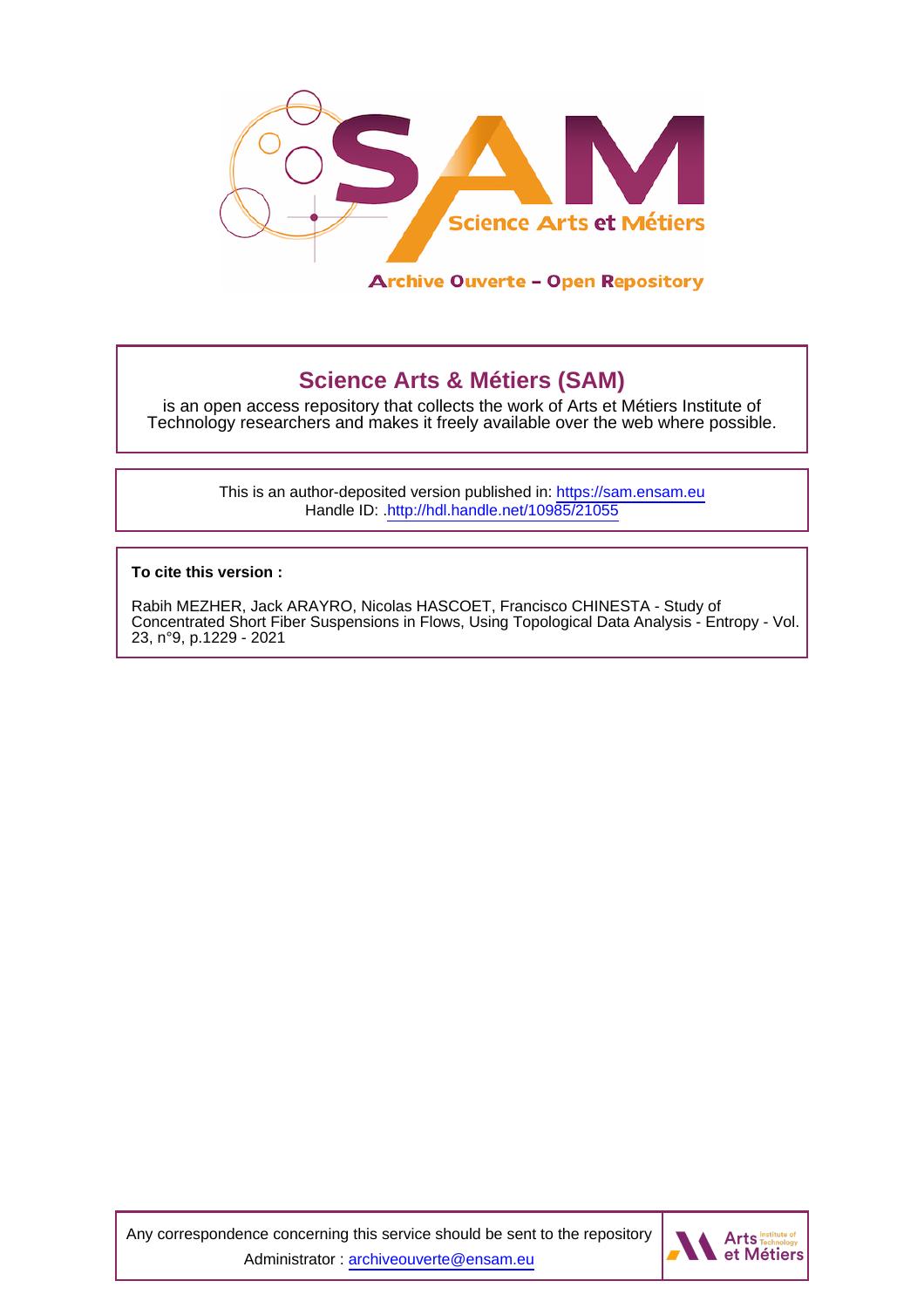

*Article*



# **Study of Concentrated Short Fiber Suspensions in Flows, Using Topological Data Analysis**

**Rabih Mezher <sup>1</sup> , Jack Arayro <sup>1</sup> , Nicolas Hascoet <sup>2</sup> and Francisco Chinesta 2,**<sup>∗</sup>

- <sup>1</sup> College of Engineering and Technology, American University of the Middle East, Egaila 54200, Kuwait; rabih.mezher@aum.edu.kw (R.M.); Jack.Arayro@aum.edu.kw (J.A.)
- <sup>2</sup> PIMM Lab, ESI Group Chair, Arts et Metiers Institute of Technology, 151 Boulevard de Hopital, 75013 Paris, France; Nicolas.Hascoet@ensam.eu
- **\*** Correspondence: Francisco.Chinesta@ensam.eu

**Abstract:** The present study addresses the discrete simulation of the flow of concentrated suspensions encountered in the forming processes involving reinforced polymers, and more particularly the statistical characterization and description of the effects of the intense fiber interaction, occurring during the development of the flow induced orientation, on the fibers' geometrical center trajectory. The number of interactions as well as the interaction intensity will depend on the fiber volume fraction and the applied shear, which should affect the stochastic trajectory. Topological data analysis (TDA) will be applied on the geometrical center trajectories of the simulated fiber to prove that a characteristic pattern can be extracted depending on the flow conditions (concentration and shear rate). This work proves that TDA allows capturing and extracting from the so-called persistence image, a pattern that characterizes the dependence of the fiber trajectory on the flow kinematics and the suspension concentration. Such a pattern could be used for classification and modeling purposes, in rheology or during processing monitoring.

**Keywords:** topological data analysis (TDA); reinforced polymers; concentrated suspensions; flow induced orientation; discrete numerical simulation

# **1. Introduction**

Reinforced polymers are widely used in industry for enhancing mechanical and functional performances while keeping the cost reasonable. The main issue related to the use of fiber-based reinforced polymers for elaborating short fiber composites is due to the difficulty of accurately predicting the flow induced orientation, with the final properties becoming strongly dependent on the final orientation state of fibers in the formed part.

The orientation evolution of an ellipsoidal fiber immersed in a flow characterized by a gradient of velocity can be computed by using the so-called Jeffery equation [\[1\]](#page-15-0). However, as soon as the fiber concentration increases, intense interactions between the rotating fibers takes place and the orientation kinematics of each fiber will differ from the one predicted by the Jeffery model.

At the population level (ensemble of fibers in a representative volume in which the velocity gradient is assumed almost identical) the interactions can be described as a diffusion term acting on the fiber orientation probability distribution Ψ, whose evolution is governed by the so-called Fokker-Planck equation [\[2\]](#page-15-1), and more concretely the so-called Folgar-Tucker model [\[3\]](#page-15-2). Due to the fact that the orientation distribution depends on the physical coordinates (space and time) and also on the configurational ones (the orientation **p** defined on the surface of the unit sphere), Ψ(*x*, *t*, **p**), descriptions based on the moments of the orientation distribution are preferred [\[2,](#page-15-1)[4\]](#page-15-3). Thus, the second order moment of the orientation distribution function reads:

$$
\mathbf{a}(x,t) = \oint \mathbf{p} \otimes \mathbf{p} \Psi(x,t,\mathbf{p}) \, d\mathbf{p},\tag{1}
$$



**Citation:** Mezher, R.; Arayro, J.; Hascoet, N.; Chinesta, F. Study of Concentrated Short Fiber Suspensions in Flows, Using Topological Data Analysis. *Entropy* **2021**, *23*, 1229. [https://doi.org/](https://doi.org/10.3390/e23091229) [10.3390/e23091229](https://doi.org/10.3390/e23091229)

Academic Editor: Asher Yahalom

Received: 9 August 2021 Accepted: 14 September 2021 Published: 18 September 2021

**Publisher's Note:** MDPI stays neutral with regard to jurisdictional claims in published maps and institutional affiliations.



**Copyright:** © 2020 by the authors. Licensee MDPI, Basel, Switzerland. This article is an open access article distributed under the terms and conditions of the Creative Commons Attribution (CC BY) license (https:/[/](https://creativecommons.org/licenses/by/4.0/) [creativecommons.org/licenses/by/](https://creativecommons.org/licenses/by/4.0/)  $4.0/$ ).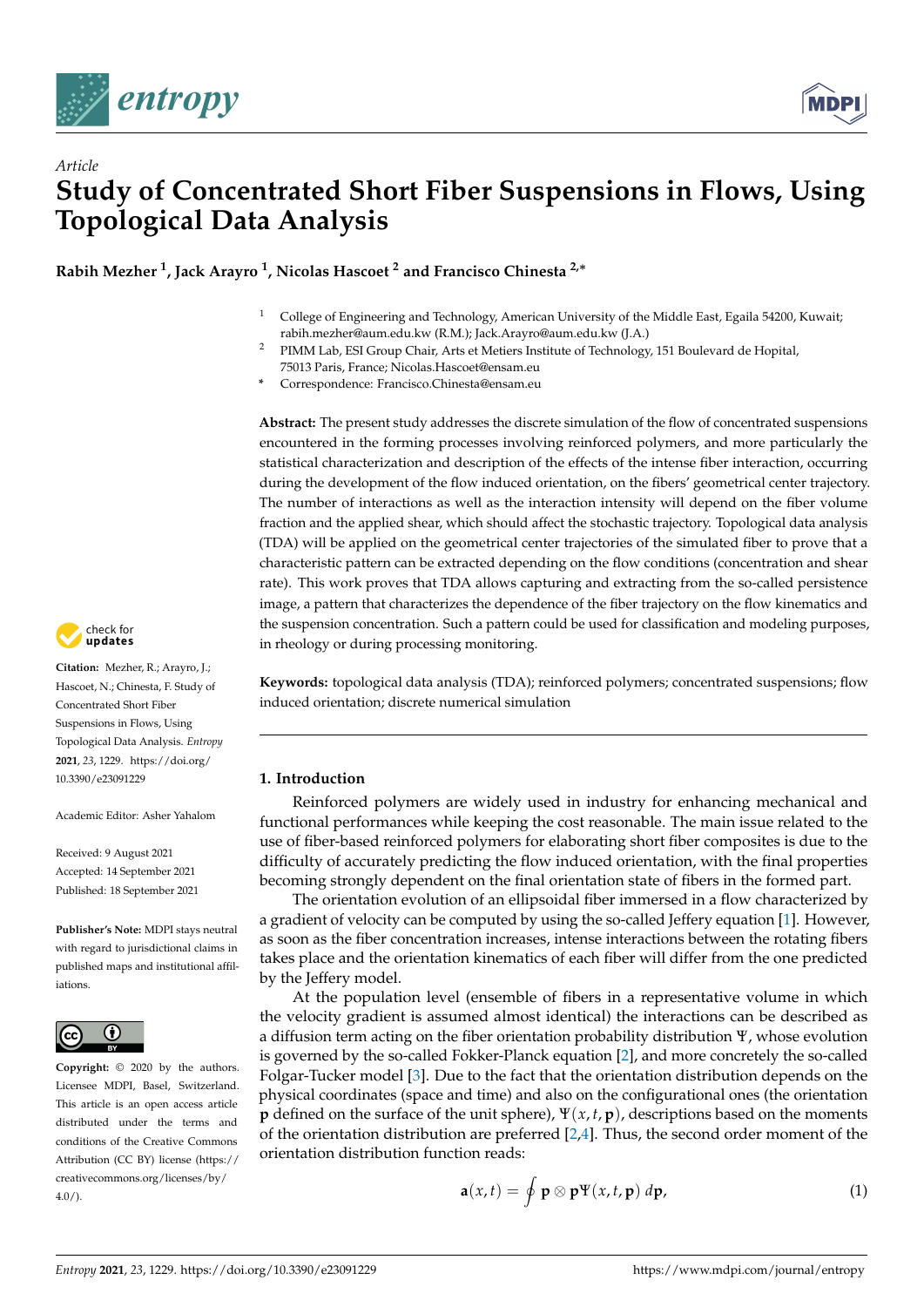where ⊗ refers to the tensor product.

When considering a description based on the orientation tensors (orientation distribution moments), the diffusion term describing fiber interaction within the Folgar & Tucker formulation, results in a sort of randomizing term that tends, to evolve the orientation towards the isotropic state, that is  $\mathbf{a} \to \mathbf{I}/3$  (in 3D), with **I** the identity tensor [\[2](#page-15-1)[,4\]](#page-15-3).

However, many hypotheses were introduced when deriving the models describing the fiber interaction, fact that limits their validity and accuracy. Discrete simulations consider a population of fibers, subjected to two main actions, the hydrodynamic ones induced by the fluid flow, flow that is assumed unperturbed by the fibers presence and their orientation state, and the forces that apply when two neighbor fibers approach mutually activating, first hydrodynamics forces and then contact forces for avoiding interpenetration.

Discrete simulations are extremely expensive because of the high number of fibers to be considered for representing the different concentration regimes, and because of the extremely small time steps that the small length scales involved by the fibers interaction imply.

When fibers enter in contact, having a non-null relative velocity, the interaction will affect the orientation kinematics from one side, but it will also affect the fibers geometrical center trajectory. Thus, it is postulated that this trajectory will depend on the number and intensity of the fiber interaction, both expected scaling with the flow gradient of velocity, the fiber concentration and the orientation state.

Thus, the analysis of those erratic trajectories that the fiber follow, should provide a very valuable information on the orientation state (difficult to measure in 3D flows of concentrated suspensions), the local concentration that could differ from one point to another in the flow, or even the effective velocity gradient that could differ from the nominal one, that as previously indicated is assumed the one unperturbed by the fibers presence.

However, extracting information from those erratic trajectories seems difficult, needing the use of adequate metrics to compare them, that apparently seem very different even when the flow conditions remain identical. Moreover, the usual statistical descriptors (widely considered for describing roughness for instance) seem insufficient for describing the trajectory richness. Thus, robust metrics for describing in a concise, compact and rich enough way, with the suitable invariance properties, are needed for making possible unsupervised clustering and supervised classification of the different trajectories. For that purpose, the present work considers topological data analysis for analyzing the stochastic time-series induced by the fiber interactions, at the level of the movement of the fiber geometrical center.

The paper is organized as follows. Section [2](#page-2-0) describes the discrete simulation of flows involving concentrated fiber suspensions. Then, in Section [3,](#page-5-0) the so-called Topological Data Analysis (TDA) will be revisited. Finally, the numerical results will be reported in Section [4,](#page-6-0) before addressing some final concluding remarks in Section [5.](#page-14-0)

#### <span id="page-2-0"></span>**2. Discrete Simulation**

The main assumptions considered in the the modelling and simulation framework are [\[5,](#page-15-4)[6\]](#page-15-5):

- 1. The suspending fluid is Newtonian, incompressible and the flow is laminar;
- 2. The fluid velocity gradient is assumed being homogeneous in the considered representative volume where the calculations are performed, with the velocity field assumed unperturbed by the particles presence and their orientation;
- 3. The mass of the fibers is negligible, thus the inertia of the fibers is neglected;
- 4. Fibers are considered to have the same length, but they could have different length;
- 5. The long-range hydrodynamic interactions are considered along with short-range hydrodynamic interactions between fibers;
- 6. Initially and before the simulation starts, the fibers are homogeneously and almost isotropically distributed in the considered volume, with interpenetration prevented.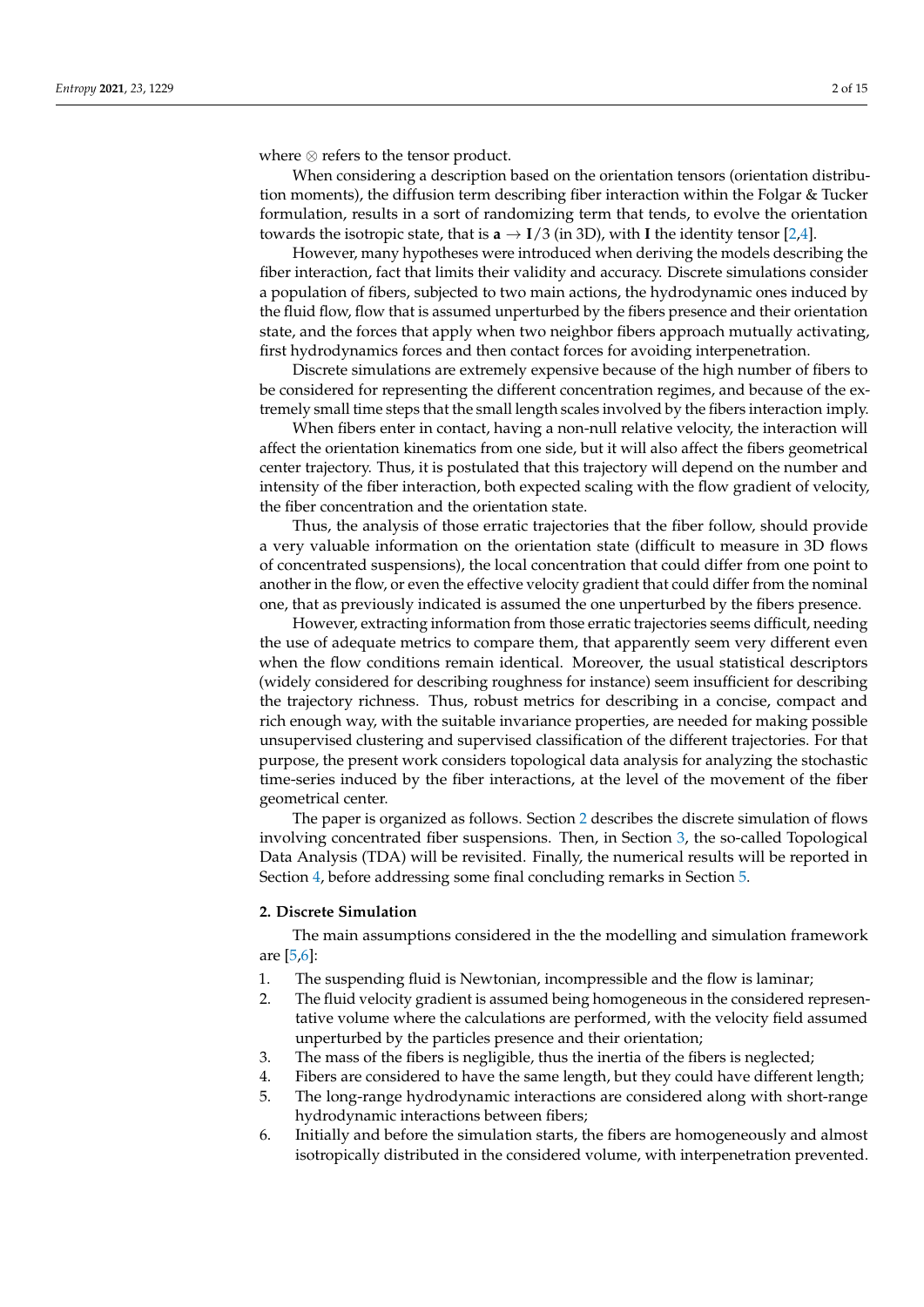The position of the geometrical center *G* of fiber  $(\alpha)$ ,  $\mathbf{r}^{(\alpha)}$ , is given by

$$
\mathbf{r}^{(\alpha)} = x^{(\alpha)}\mathbf{x} + y^{(\alpha)}\mathbf{y} + z^{(\alpha)}\mathbf{z},\tag{2}
$$

where **x**, **y** and **z** represent respectively the three unit vectors related to the three space coordinates.

Fibers are assumed having an ellipsoidal shape, with length *l* and diameter *d* (taken at the axis center). Thus, the aspect ratio of the fibers *r* reads:

*r* =

$$
=\frac{l}{d}.
$$
 (3)

In the numerical simulations described later, the considered fibers have an aspect ratio of 20. Thus, the fibers will be represented by elongated ellipsoids, whose orientation will be described by a unit vector **p** aligned with the ellipsoid longest axis. Moreover, the considered aspect ratio allows assuming the fibers rigid, as experimental observations prove for usual materials, as for example glass fibers.

Since the suspensions are considered concentrated, with the fiber volume fraction noted by  $\phi$ , the following inequality applies:

$$
\phi \ge \frac{1}{r}.\tag{4}
$$

The higher *r* (i.e., long fibers), the more the system is considered concentrated for a fixed fibers concentration  $\phi$ . In what follows, the fibers are supposed to be sufficiently long (i.e.,  $r \gg 1$ ), approaching the cylindrical shape.

The fixed frame is defined from (*O*, **x**, **y**, **z**), whereas another frame is attached to each fiber:  $(G, x', y', z')$ . A shear flow is applied, with the velocity field expressed from

$$
\mathbf{V}^{T}(\mathbf{x}) = (V_1, V_2, V_3) = (\dot{\gamma}y, 0, 0),
$$
\n(5)

with *γ*˙ the applied shear rate and *y* the *y*-coordinate of the fiber geometrical center. This expression allows defining the velocity gradient ∇**V** as well as its symmetric and skewsymmetric parts, **D** and **W** respectively, with  $\mathbf{\Omega} = \frac{1}{2}(\nabla \times \mathbf{V}).$ 2

The fiber orientation is defined by the unit vector  $\mathbf{p}^{(\alpha)}$  such as  $\mathbf{p}^{(\alpha)} = p_1^{(\alpha)}$  $p_1^{(\alpha)}\mathbf{x}+p_2^{(\alpha)}$  $y^{(\alpha)}_2$  +  $p_3^{(\alpha)}$ 3 **z**. The relative fluid/particle velocity at *G* reads

$$
\dot{\mathbf{q}}^{(\alpha)} = \dot{\mathbf{r}}^{(\alpha)} - \mathbf{V}(\mathbf{r}^{(\alpha)}) = \dot{\mathbf{r}}^{(\alpha)} - \dot{\gamma}y^{(\alpha)}\mathbf{x}.
$$
 (6)

#### *2.1. Fiber Motion Equations: Translation*

The net force that the fluid transfer to the fiber scales with the relative velocity at *G* from the so-called resistance tensor *ζ*, and then the force balance with the acting force **F**, reads

$$
\mathbf{F}^{(\alpha)} + \zeta^{(\alpha)} \cdot \dot{\mathbf{q}}^{(\alpha)} = 0,\tag{7}
$$

where the friction tensor expression is given in [\[7\]](#page-15-6), and depends on the fluid viscosity, the fiber geometry and its orientation.

### *2.2. Fiber Motion Equations: Rotation*

First we consider the dilute case where fiber interaction cans be neglected. The fluid deformation induces on the fiber the torque  $\mathcal{H}^{(\alpha)}: \mathsf{D}$  (with  $\mathcal H$  a third order resistance tensor) and the fluid/fiber relative rotary velocity  $\omega^{(\alpha)}$  induces the torque  $\xi^{(\alpha)}\cdot\omega^{(\alpha)}$ , with *ξ* (*α*) a second order resistance tensor. Both resistance tensors [\[7\]](#page-15-6) depend again on the fluid viscosity, fiber geometry and fiber orientation.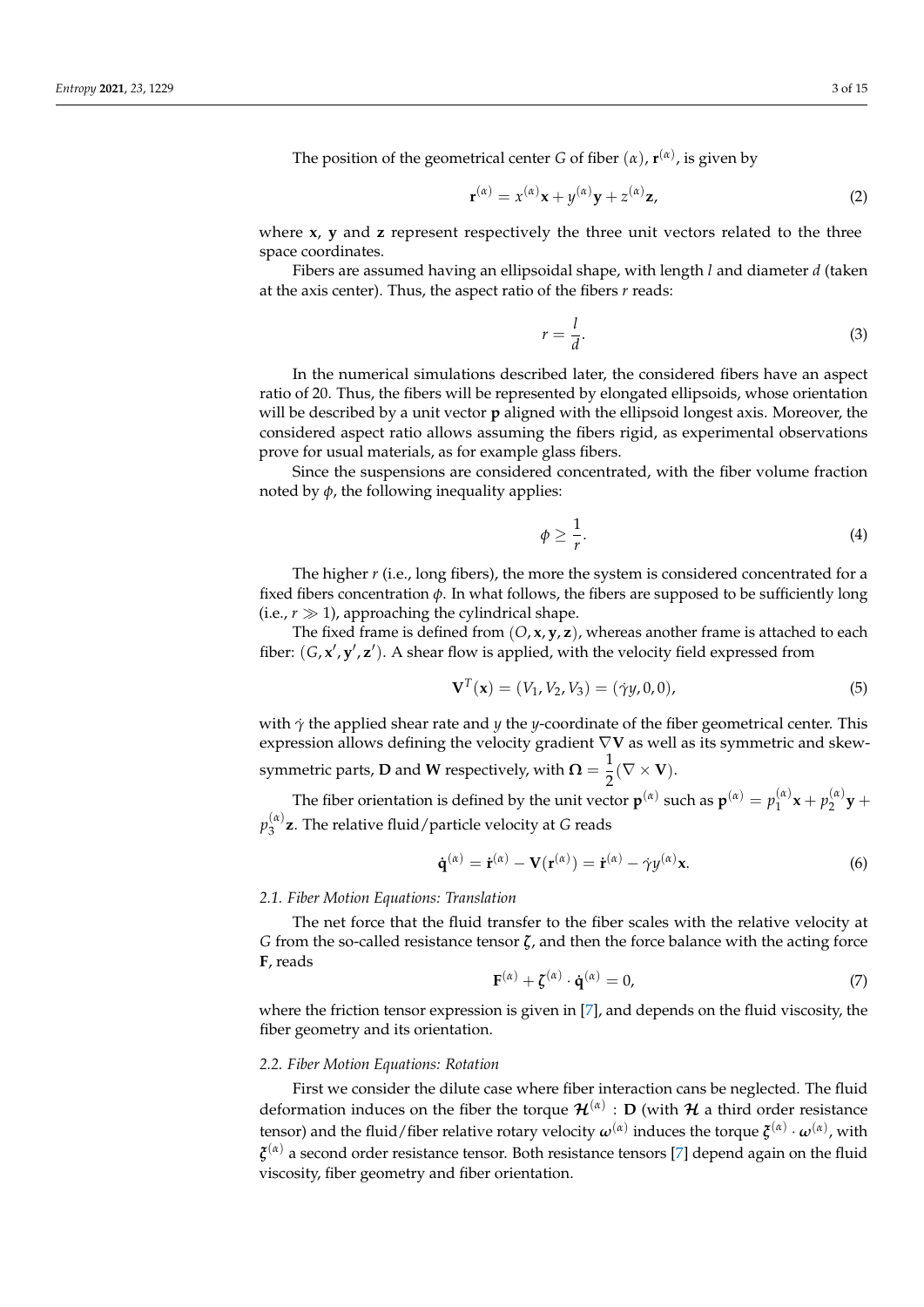When neglecting inertia effects, the torque balance (in absence of fiber interactions) reads

$$
\xi^{(\alpha)} \cdot \omega^{(\alpha)} + \mathcal{H}^{(\alpha)} : \mathbf{D} = \mathbf{0}, \tag{8}
$$

from which the fiber rotary velocity can be extracted,

$$
\dot{\mathbf{p}}^{(\alpha)} = -\mathbf{p}^{(\alpha)} \times (\boldsymbol{\omega}^{(\alpha)} - \boldsymbol{\Omega}), \tag{9}
$$

that for infinite aspect ratio fibers leads to

$$
\dot{\mathbf{p}}^{(\alpha)} = \dot{\mathbf{p}}_j^{(\alpha)} = \mathbf{W} \cdot \mathbf{p}^{(\alpha)} + \left[ \mathbf{D} \cdot \mathbf{p}^{(\alpha)} - \left( \mathbf{D} : \mathbf{p}^{(\alpha)} \otimes \mathbf{p}^{(\alpha)} \right) \mathbf{p}^{(\alpha)} \right],
$$
(10)

that coincided with the Jeffery equation [\[1\]](#page-15-0).

When the suspension becomes concentrated enough, fiber-fiber interactions occur. Thus, short-range forces will appear on the fibers as they interact.

There are two types of interactions considered via two types of forces: A lubrication force  $F_{lh}$  occurs when two fibers approach one another; and a contact force  $F_c$  when they touch, that when neglecting friction (the roughness of the fiber surface is very small, fact that enables neglecting the induced friction force), the contact force, as well as the lubrication one, is assumed acting in the normal direction.

The resulting interaction force on fiber (*α*) reads:

$$
\mathbf{F}^{(\alpha)} = \sum_{\beta \neq \alpha} F_c^{(\alpha,\beta)} \mathbf{n}^{(\alpha,\beta)} + \sum_{\mu \neq \alpha} F_{lb}^{(\alpha,\mu)} \mathbf{n}^{(\alpha,\mu)}, \tag{11}
$$

that will induce a torque **T** (*α*) on the considered fiber, leading to the torque balance

$$
\mathbf{T}^{(\alpha)} + \boldsymbol{\xi}^{(\alpha)} \cdot \boldsymbol{\omega}^{(\alpha)} + \boldsymbol{\mathcal{H}}^{(\alpha)} : \mathbf{D} = \mathbf{0},
$$
 (12)

from which

$$
\boldsymbol{\omega}^{(\alpha)} = -\boldsymbol{\xi}^{(\alpha)^{-1}} \cdot \left( \mathbf{T}^{(\alpha)} + \boldsymbol{\mathcal{H}}^{(\alpha)} : \mathbf{D} \right), \tag{13}
$$

leading to the fiber rotary velocity  $\dot{\mathbf{p}}^{(\alpha)}$ .

Thus, knowing the resulting force applied on fiber (*α*) one can compute the relative velocity at *G*,  $\dot{\mathbf{q}}^{(\alpha)}$  (that allows updating the fiber center position), and the fiber rotary velocity  $\dot{\mathbf{p}}^{(\alpha)}$ .

The calculation of the distance between two fibers and the calculation of the lubrication forces depending on the approaching velocity  $\Theta^{(\alpha,\beta)}$ , were detailed in [\[8\]](#page-15-7).

Contact forces are assumed to occur if the gap between two close fibers is equal to zero and if  $F_c^{(\alpha,\beta)} \neq 0$ . The condition employed in the present work reads [\[9\]](#page-15-8)

<span id="page-4-0"></span>
$$
\frac{d}{dt}\left[\left(\mathbf{r}^{(\alpha)}-\mathbf{r}^{(\beta)}\right)\cdot\mathbf{n}^{(\alpha,\beta)}\right]=\dot{\Theta}^{(\alpha,\beta)}=0,
$$
\n(14)

with  $\Theta^{(\alpha,\beta)} \approx 0$ . It physically means that two fibers in contact cannot penetrate one another.

For solving the problem, fibers are grouped. Imagine that fibers (*α*) and (*β*) are in contact. The first group is composed by all the fibers in interaction with fiber (*α*). The second group is all the fibers in interaction with fiber  $(\beta)$ . There is one unknown force for each pair of fibers, because the forces acting on the two fibers are equal in magnitude but opposite in direction. All forces for these two groups are coupled and should be solved together with all the interactions in the suspension by enforcing the kinematic constraints [\(14\)](#page-4-0) at each contact level. For additional details the interested reader can refer to [\[5\]](#page-15-4) and the references therein.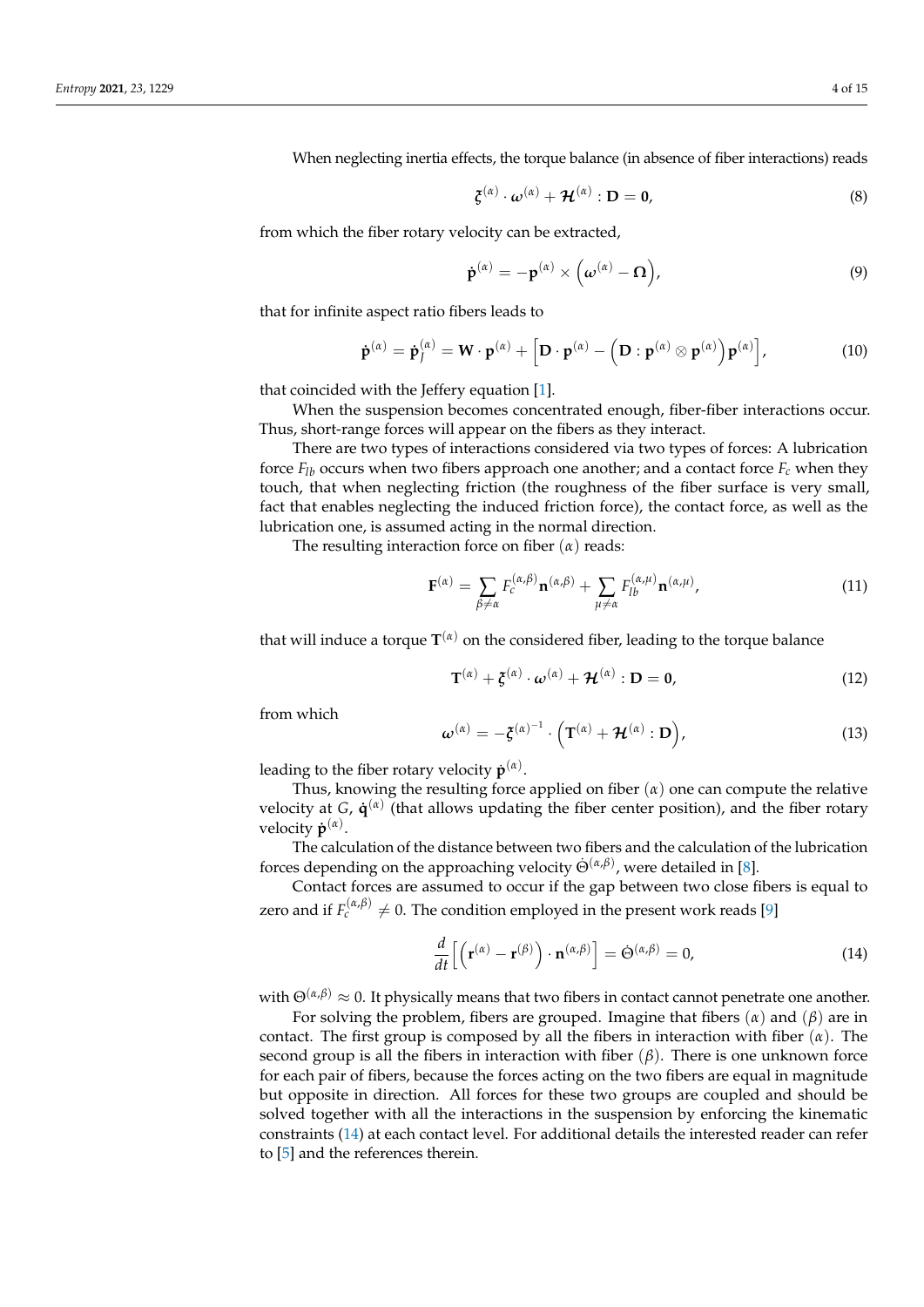### <span id="page-5-0"></span>**3. Topological Data Analysis**

Data is generated by considering a population of fibers inside a computational box, that represents the so-called representative volume. The number of fibers depends on the considered fibers volume fraction (fibers concentration). Then, a simple shear flow is assumed taking place inside, with the velocity given by  $V^T = (\gamma y, 0, 0)$ . As discussed above, the flow is assumed unperturbed by the fibers presence and orientation. In absence of interactions, the geometrical center of each fiber will follow a rectilinear trajectory, traversing the computational box, until leaving it from its right boundary. Instead of increasing the box size, fully periodic boundary conditions are enforced. Thus, as soon as a fiber leaves the box from its right boundary it is re-injected into the box through its left boundary. The computational cell perfectly represents the bulk flow conditions, as soon as the analyzed flow is not affected by the physical walls (e.g., the mould walls). Here, we assume that the flow cell (representative volume) is far enough (with respect to the fiber length) from the physical walls for ignoring the effects of those walls.

In the absence of interactions, the orientation of each fiber describes the so-called Jeffery orbit. When concentration increases, Jeffery orbits intersect one another and then lubrication and contact forces appear when fibers interact. The number of interactions will scale with the fiber concentration, while the interaction intensity scales with the applied shear rate. Thus, the higher the fibers' concentration and the applied shear rate, the more intense and frequent the interactions occurring in the flow, creating a strong perturbation in the orientation kinematics (fiber rotary velocity) as well as in the erratic trajectory described by the fiber centers.

The interactions (lubrication and contacts) occur inside the box, but due to the assumed and enforced periodic boundary conditions, fibers located in the neighborhood of the right boundary can interact with the ones located in the neighborhood of the left one, and those close to the bottom boundary with the ones close to the top one, and similarly for the front and rear sides of the box.

Fibers are initially located randomly into the box, while avoiding interpenetration. Thus, at the end of the box filling an almost isotropic orientation state is obtained, i.e.,  $\mathbf{a} \approx \mathbf{I}/3$ .

A test fiber is considered close to the center of the box, and its trajectory is recorded, in particular the three components of the fluctuating vector **q**˙ acting on it, that will represent the three time series  $S_x$ ,  $S_y$ ,  $S_z$ :  $S_x = \{q_x^1, q_x^2, ...\}$  and similarly for the other two times series. In these time series and for comparison purposes, the exponent refers to the quantity of applied strain, i.e.,  $\bullet^n$  refers to  $\bullet(\dot{\gamma}t_n)$ .

The kinematics of the test particle is followed a certain time, in order to almost cover the three main regimes that it is experiencing:

- 1. The first regime is the one taking place at the very beginning when the flow starts, where the initial fiber distribution evolves in absence of interactions, until fibers approaching ones another induce the expected fiber interaction (lubrication and contact);
- 2. The second regime is the one when the orientation of the fibers in the population evolve, trying to align with the flow direction (induced by the applied shear) but in presence of numerous and intense interactions;
- 3. The third region is an almost stablished regime, when fibers are quite aligned with the preferential orientation direction (the x-coordinate in the case here studied). In this case the number of interaction reduces because when fibers are almost aligned in the same direction, interactions are much less probable and much less intense. However, as the fibers are ellipsoids, they cannot align in a stable manner in the flow direction, the rotary velocity never vanishes, even in absence of interactions. The rotary velocity becomes very small when ellipsoids align along the flow direction, and consequently the fiber spend a lot of time aligned in the flow direction, but it continues its rotation, and the rotary velocity increases when the orientation moves apart form the flow direction, reaching its maximum velocity when the *y*-coordinate reaches its maximum value. Then, the rotary velocity decreases again when the fiber orientation approaches again the flow direction, and the cycle repeats and rotation continues. Thus, the fiber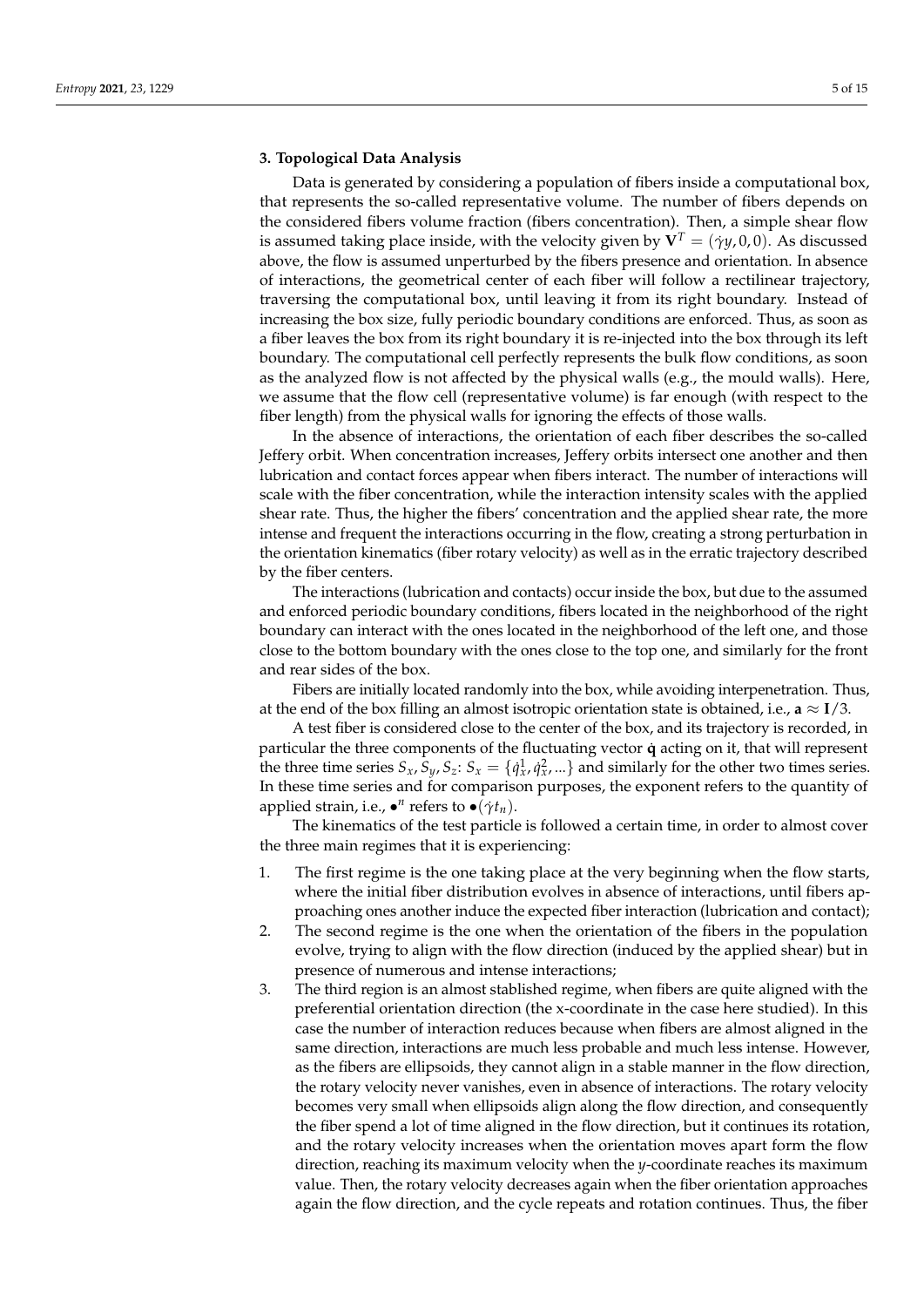spend long periods almost aligned with the flow, and rotate very fast outside this most stable direction (the local orientation with the flow). During this fast rotation the interactions are numerous and intense, because of the fact that each fiber rotates at different instants.

In order to compare the just referred time series, we must consider appropriate metrics able to find the similarity of times series, neither identical nor superposable. Topological Data Analysis  $[10-12]$  $[10-12]$  inherits the invariance properties of topology, and then it is an appealing candidate for analyzing, describing and finally classifying time series with respect to the concentration regime and the applied shear rate.

For the sake of clarity, we will consider a generic time series  $S = \{s^1, s^2, ..., s^k, ...\}$ . To extract the topology of the data composing the time series, first the extremum points (local minimums and local maximums) are identified, and then we proceed to the oneto-one local-minimum/local-maxixum neighbors pairing. In the pairing process, when multiple alternatives exist, the one maximizing the max to min distance is retained.

Now, we assume that P min-max pairs have been constructed:  $(b^1, d^1)$ , ...,  $(b^P, d^P)$ , where *b* refers to the minimum, also referred as *birth*, and *d* refers to the maximum, or the *death*. Each one of these pairs results in a point in the so-called persistence diagram, with the birth component reported in its horizontal axis and the deaths in the vertical one. Being the maximum always greater (or equal) than the minimum, points will group in the upper part with respect to the bisector (diagonal of the square birth/death representation).

Instead of representing on the vertical axis the deaths, an alternantive derived representation consists of representing the lifetime, that is,  $d^k - b^k$ . Thus, the points reported into the so-called life-time diagram are the P data points:  $(b^1, d^1 - b^1)$ , ...,  $(b^P, d^P - b^P)$ , that now appear distributed everywhere in the 2D representation.

Calculating distances between clouds of points is possible when using an adequate metrics. One possibility consists of using the Wasserstein metrics usually employed in optimal transport [\[13\]](#page-15-11), that first matches the points of all the considered sets, in order to minimize the cost related to the distance among them, and then compute the Euclidian distance between the matched points-sets.

However, using this kind of data representation in usual artificial intelligence and machine learning techniques for clustering, classifying and modeling (i.e., constructing regressions) remains its trickiest issue. For that reason, a step forward consists of transforming the life-time diagram into the so-called persistence image, defined in a vector space facilitating its post-processing for a diversity of purposes.

For that purpose, and as described in our former works [\[14–](#page-15-12)[16\]](#page-15-13), we associate to each data-point in the life-time diagram a bivariate normal distribution, weighted and then integrated in different patches on a square domain covering the support of the regularized life-time diagram, leading to the so-called persistence images.

The resulting persistence images have an important property, the one of be invariant for time-series having similar topologies, even when they cannot be perfectly matched when using their time-representations.

Thus, persistence images enable efficient unsupervised clustering or supervised classification, and can be used also as input in regressions, by considering convolutional neural networks –cNN– directly applied on them, or nonlinear polynomial regression applied on the coefficients of their PCA decomposition [\[17\]](#page-15-14).

#### <span id="page-6-0"></span>**4. Results**

According with the rationale described at the beginning of Section [3,](#page-5-0) different time series related to the movement of a test fiber in different flow conditions, the last characterized by the fibers volume fraction (%) and the applied shear rate s<sup>-1</sup>, were generated. The considered design of experiments –DoE– is given in Table [1.](#page-7-0)

The initial orientation is almost isotropic, that is, there are fibers pointing in any direction of the unit sphere, with an almost a uniform distribution. Thus, one expects that when the flow starts, the flow induced orientation, trying to align all the fibers along the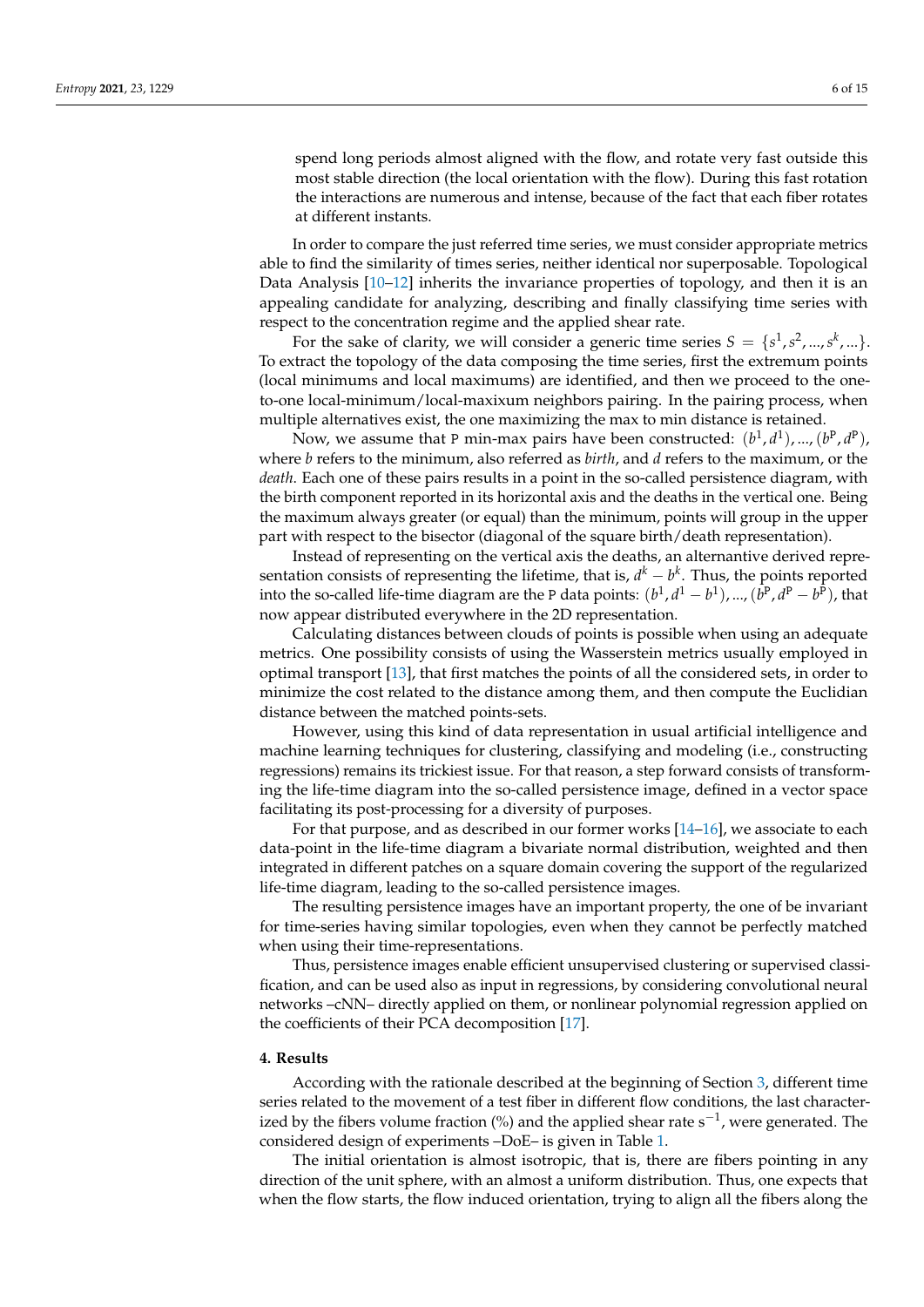flow direction (as discussed before), will create frequent and intense fiber-fiber interactions, scaling with the shear rate and the concentration. These interactions will induce significant displacements of the fibers geometrical centers. When the fibers align along the flow direction, i.e., with the velocity field, they remain most of the time aligned with the flow. However the alignment with the flow is never permanent because of two main reasons.

<span id="page-7-0"></span>**Table 1.** Design of Experiments.

| Case | Concentration (%) | Shear Rate $(s^{-1})$ |
|------|-------------------|-----------------------|
|      |                   |                       |
|      | 18                |                       |
|      |                   |                       |
|      | 18                |                       |
|      | 18                |                       |
|      |                   |                       |

First, when considering fibers modeled by ellipsoids (as it is the case here) the local alignment is not a steady solution (no steady solution exists). The rotary velocity reaches its smallest value when the fiber is aligned with the flow, but it is not exactly zero. Thus, the fiber moves apart from the alignment with the flow, to make a turn, coming back to the alignment with the flow, where again it spends a long period before starting another rotation, and so on.

The second advocated reason is, that even if the interaction is much less intense when fibers are globally quite aligned with the flow, the sporadic rotations just described create fiber-fiber interactions that induce the displacement of the fibers geometrical centers, while the orientation also deviate from the local alignment with the flow.

Moreover, as fibers are rotating according to the applied shear, in the clockwise direction in our case, the displacement of the fibers geometrical center is expected exhibiting an asymmetric behavior.

For confirming the previous expectations, we consider Cases 4 and 6 in Table [1,](#page-7-0) related to the minimum and maximum applied shear rates, both having the same fiber concentration, and compares the displacement of the test fiber geometrical center along the *y*-direction (the shear direction), both cases represented respectively in Figures [1](#page-7-1) and [2.](#page-8-0) These two figures prove that the larger is the shear rate, the higher is the fiber-fiber interaction intensity, and consequently the displacement induced on the fibers along the shear direction (*y*-direction—with the flow occurring along the *x*-direction).

<span id="page-7-1"></span>

**Figure 1.** Time series related to displacement on the *y*-direction in Case 4: Minimum shear rate.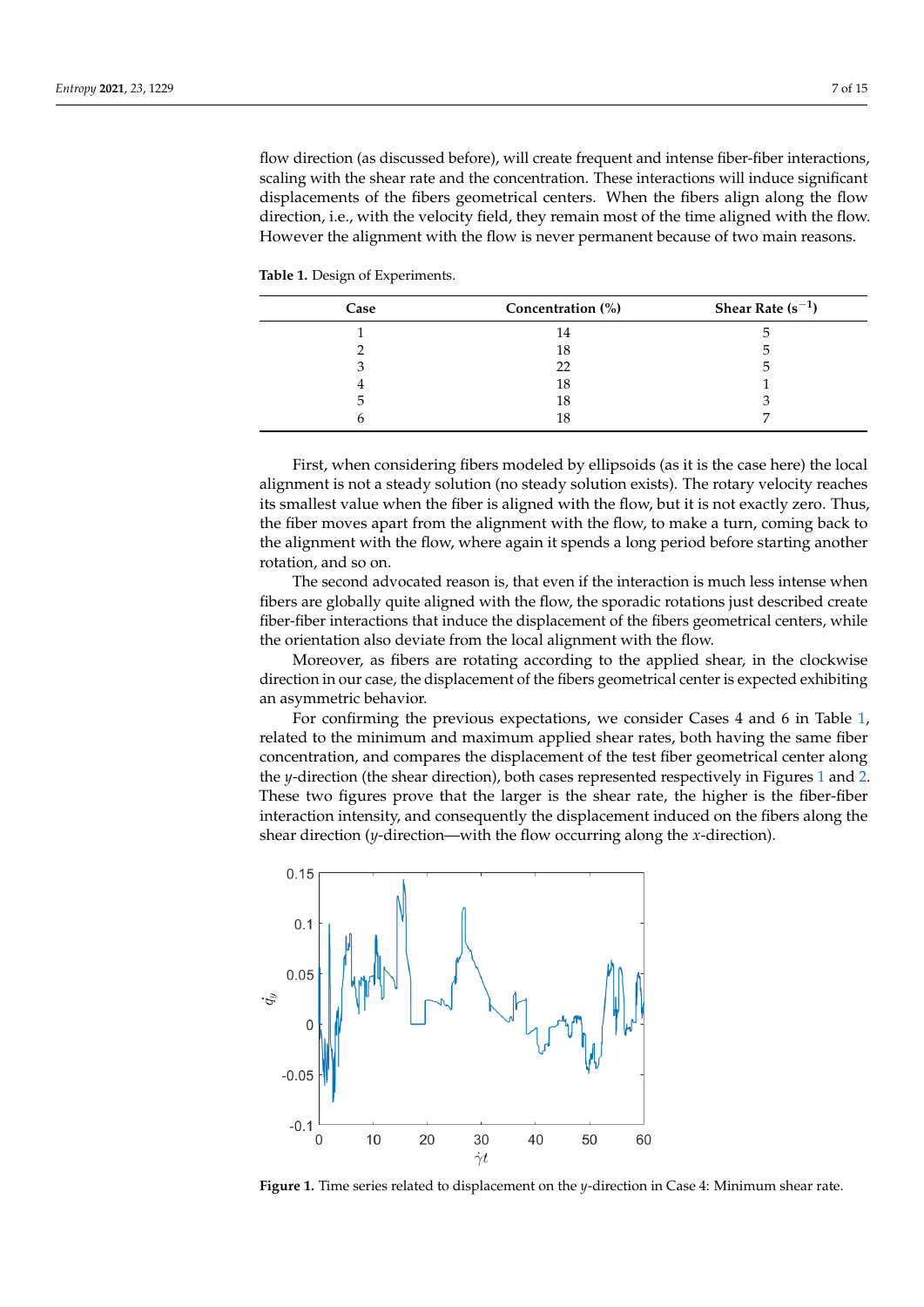<span id="page-8-0"></span>

**Figure 2.** Time series related to displacement on the *y*-direction in Case 6: Maximum shear rate.

To evaluate the effect of the concentration while keeping constant the applied shear, we consider Case 1 and Case 3, with respectively the minimum and maximum fibers concentration (both subjected to the same applied shear rate). Figures [3](#page-8-1) and [4](#page-9-0) represent the associated displacement along the shear direction (*y*-coordinate). As it can be noticed from the observation of these figures, for the lower concentration, after the numerous interactions that follow the flow initiation, a plateau corresponding to the fibers alignment along the flow direction, where interactions almost disappear, is noticed. As discussed previously, fibers move apart form the local alignment for performing a full rotation before coming back again to the orientation with the flow, in which it stays for a long period (the rotary velocity is minimum when fibers are almost aligned with the flow). For the maximum concentration, fiber-fiber interactions persist after the transient regime, and the permanent regime continues exhibiting intense fluctuations induced by the interactions. It can be stressed that the concentration mainly affects the number of interactions, but their intensity seems more influenced by the shear rate than by the fiber concentration.

<span id="page-8-1"></span>

**Figure 3.** Time series related to displacement on the *y*-direction in Case 1: Minimum concentration.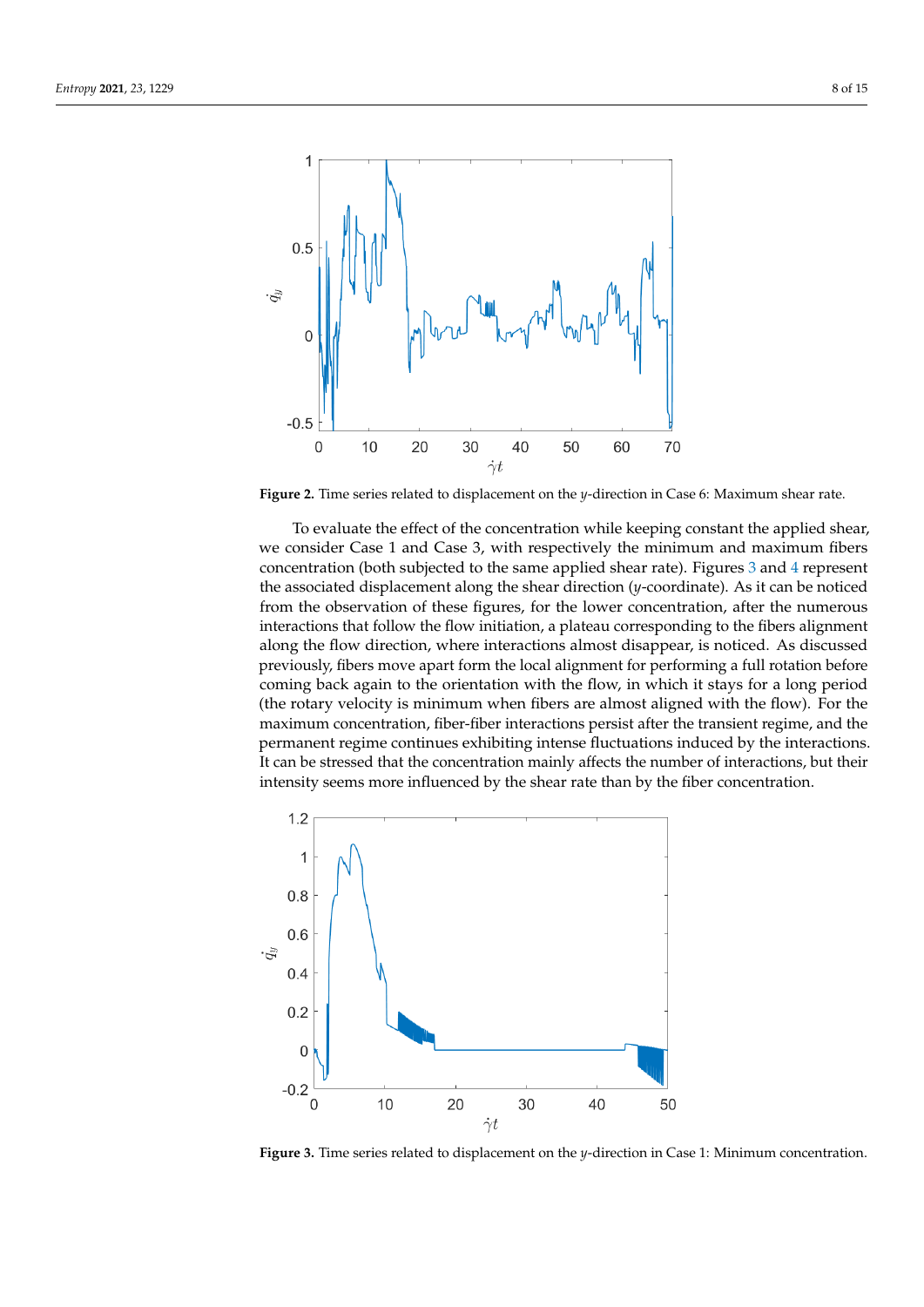<span id="page-9-0"></span>

**Figure 4.** Time series related to displacement on the *y*-direction in Case 3: Maximum concentration.

To better appreciate the number and distribution of the topological events, Figures [5](#page-9-1)[–8](#page-11-0) show the persistence diagrams related respectively to Figures [1](#page-7-1)[–4,](#page-9-0) where each blue dot represents a topological event, with its appearance reported in the *x*-coordinate axis and its death in its *y*-coordinate axis, being the vertical distance to the diagonal a representation of its persistence (its lifetime).

Figures [5](#page-9-1) and [6](#page-10-0) clearly reveal that the topology becomes more persistent when increasing the shear rate, with the associated topological event appearance asymmetrically distributed with respect to the zero value. High shear rates induce strong interactions (as observed in Figure [2\)](#page-8-0) that result in highly fluctuating dynamics, with large amplitudes, that result in persistent topology. On the contrary, when the shear rate decreases the fluctuations are much less intense (smaller amplitudes) inducing an ephemeral topology, with the topological events closer to the diagram diagonal.

<span id="page-9-1"></span>

**Figure 5.** Persistence diagram related to displacement on the *y*-direction in Case 4: Minimum shear rate.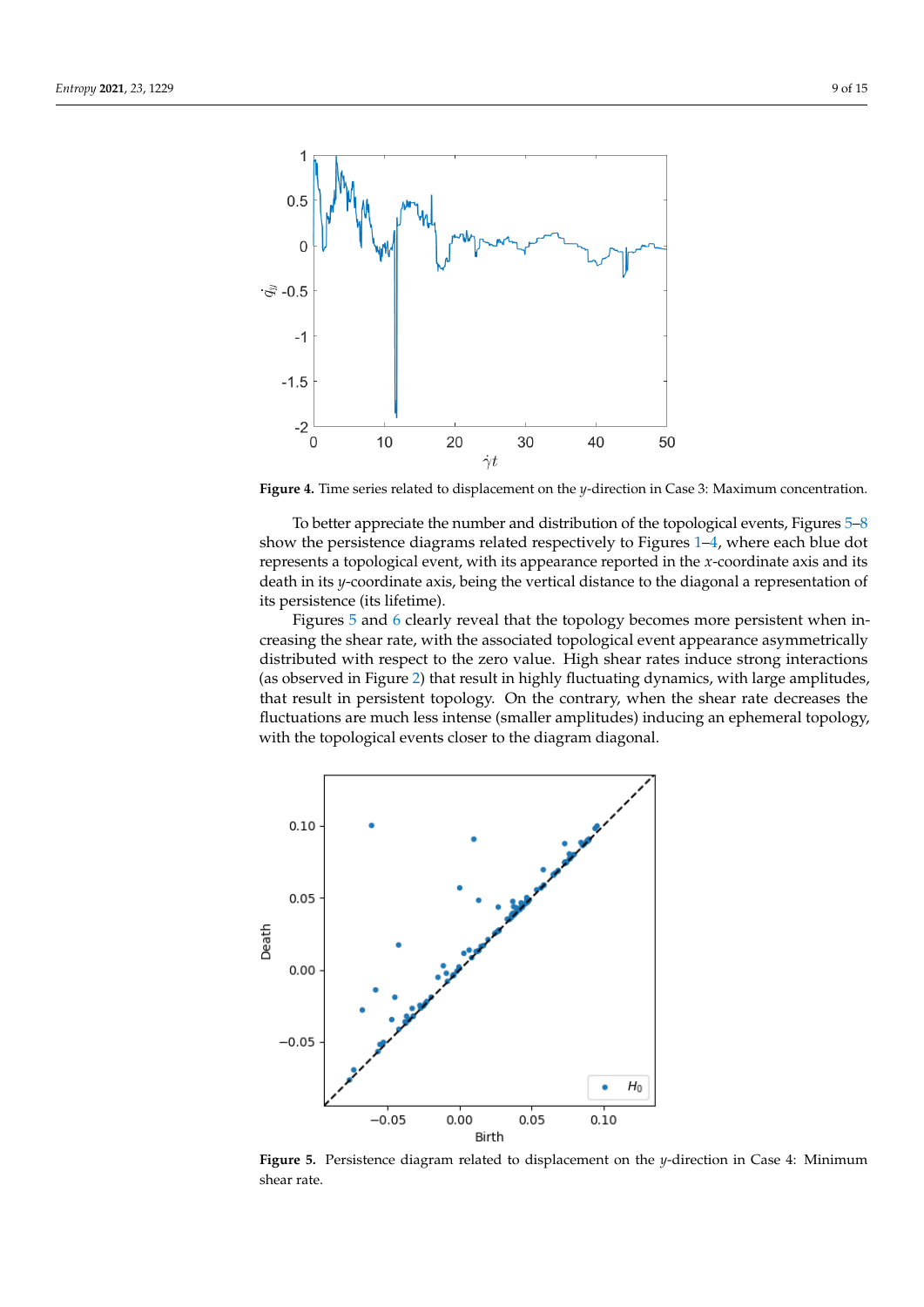<span id="page-10-0"></span>

**Figure 6.** Persistence diagram related to displacement on the *y*-direction in Case 6: Maximum shear rate.

Now, focusing on the effect of concentration, from Figures [7](#page-10-1) and [8](#page-11-0) it can be stressed that in the dilute regime, represented by Figure [3,](#page-8-1) the largest persistent topology is associated with the transient regime, with ephemeral events occurring as soon as fibers almost align with the flow.

<span id="page-10-1"></span>

**Figure 7.** Persistence diagram related to displacement on the *y*-direction in Case 1: Minimum concentration.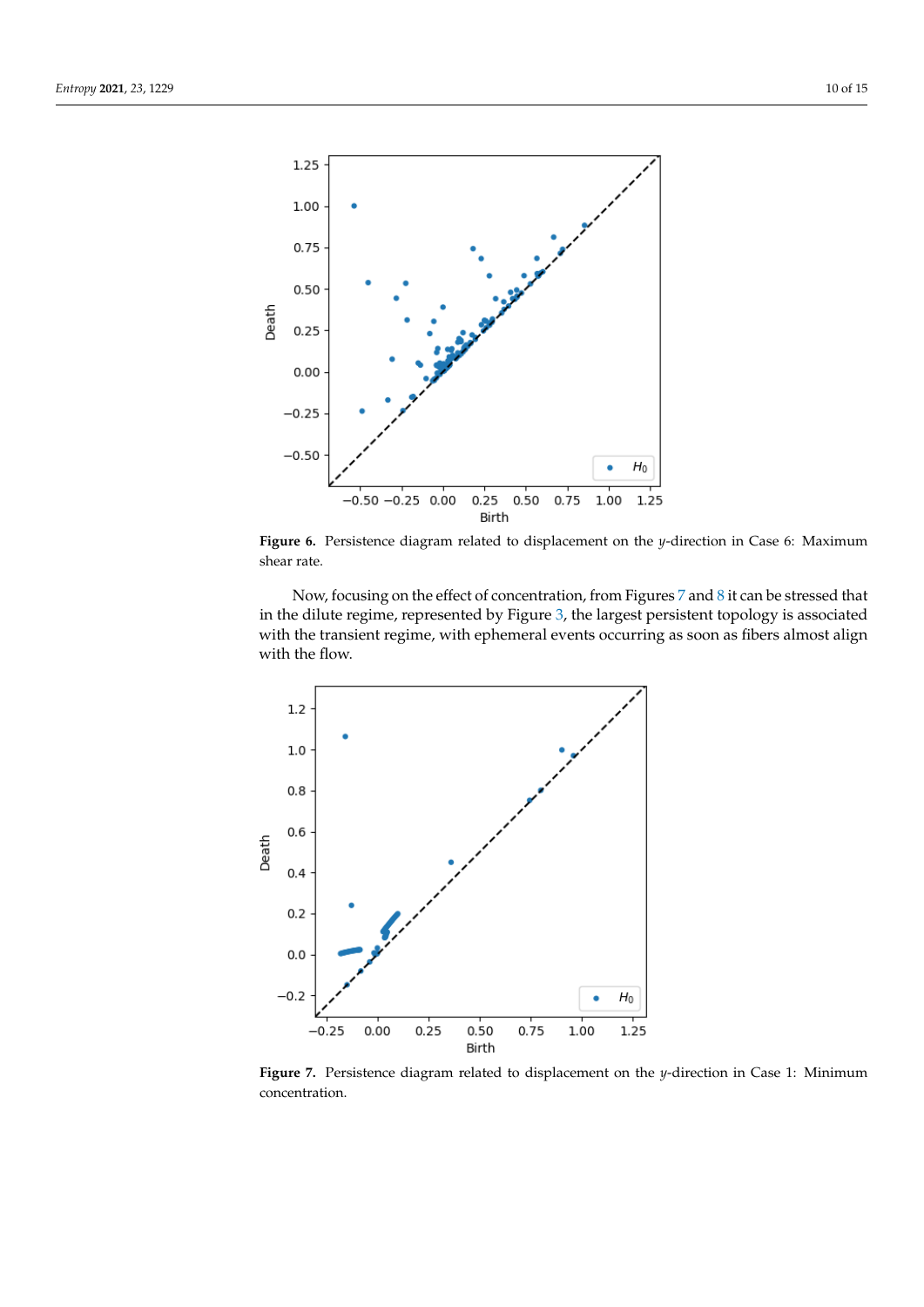<span id="page-11-0"></span>

**Figure 8.** Persistence diagram related to displacement on the *y*-direction in Case 3: Maximum concentration.

When the concentration increases nothing changes significantly, as expected, concerning the most persistent topology, however, the ephemeral one becomes more abundant and erratic than the one related to the dilute case. It is important to notice that the scale of representation is impacted by an isolated negative displacement that induces a displacement along the *x*-axis, and that could be considered as an outlier. These findings confirm that the concentration affects more the ephemeral events that the persistent topology.

Thus, two main scales can be differentiate, the one related to the transient regime, involving more persistent topology, and the one related to long-time regime exhibiting more ephemeral events.

The main issue, previously discussed, is the way of using a compact, concise and complete descriptor of the time series depicted in the previous figures (Figures [1](#page-7-1)[–4\)](#page-9-0), more easy to manipulate than the discrete persistence diagrams reported in Figures [5–](#page-9-1)[8.](#page-11-0)

The use of persistence images is a valuable route for accomplishing it, because they allow extracting and differentiating micro and macro events, inducing ephemeral or persistent topology. Persistence images are defined in a vector space and can be easily manipulated by most of the state-of-the-art artificial intelligence and machine learning techniques. These images contain a rich multi-scale information able to represent the amount of topology and its persistence, expected describing the fibers trajectories depending on the concentration and shear rate, the former induing the amount of topological events and the last their persistence.

Figure [9](#page-12-0) schematizes the persistence image content, where the horizontal axis refers to the value at which the topological event appears, while the vertical one refers to its persistence. Thus, Figures [10–](#page-12-1)[13](#page-14-1) represent the persistence images associated respectively to Figures [1–](#page-7-1)[4,](#page-9-0) that describe the findings just discussed when referring to the associated persistence diagrams (Figures [5–](#page-9-1)[8\)](#page-11-0).

To sum up the effect of the concentration and the applied shear rate on the persis-tence image, Figure [14](#page-14-2) represents the images corresponding to  $\dot{q}_y$  in the different concentration/shear rate conditions, where a clear evolution of the topological pattern can be appreciated.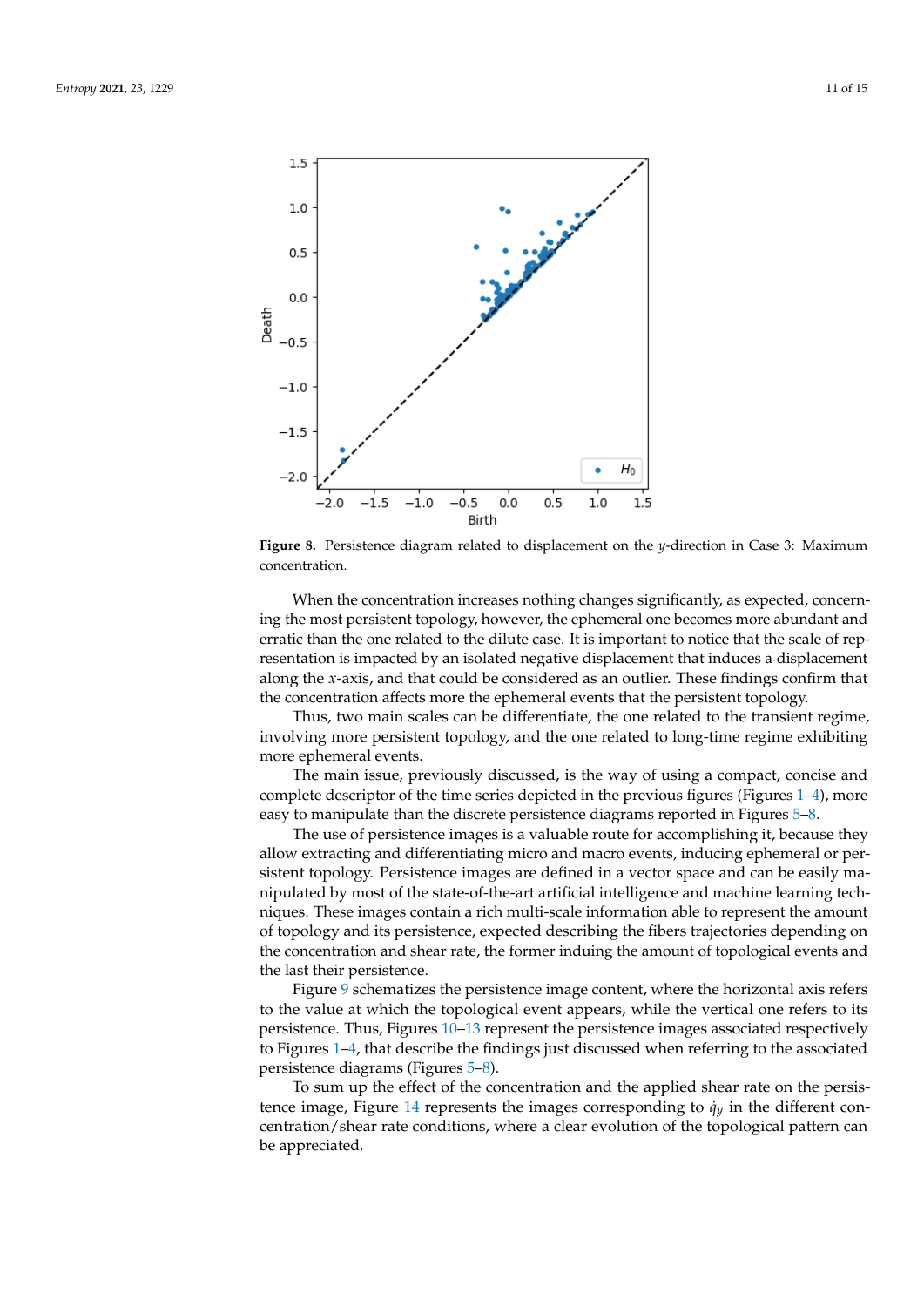<span id="page-12-0"></span>

**Figure 9.** Persistence images reader code.

<span id="page-12-1"></span>

**Figure 10.** Persistence image related to displacement on the *y*-direction in Case 4: Minimum shear rate.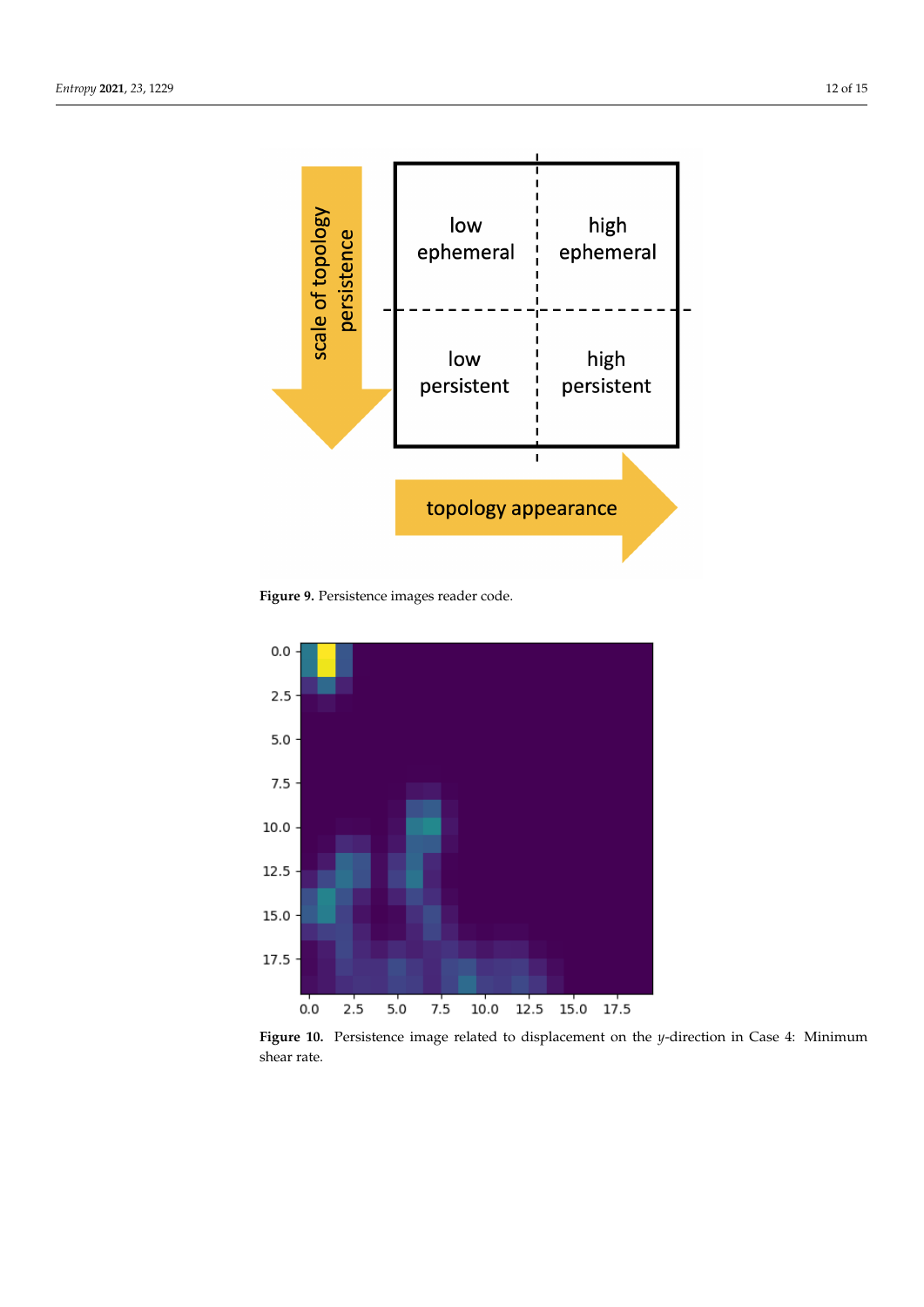

**Figure 11.** Persistence image related to displacement on the *y*-direction in Case 6: Maximum shear rate.



**Figure 12.** Persistence image related to displacement on the *y*-direction in Case 1: Minimum concentration.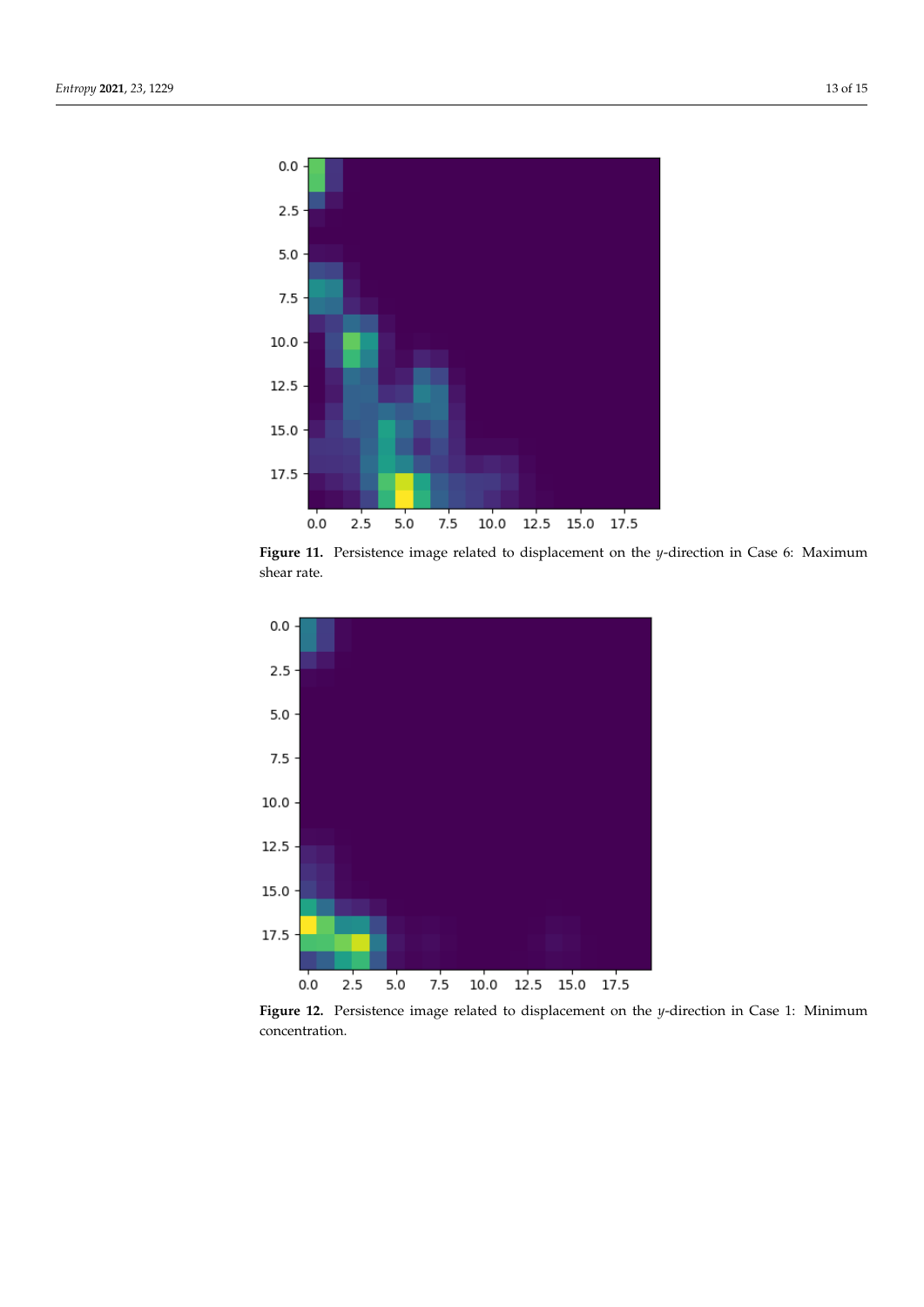<span id="page-14-1"></span>

**Figure 13.** Persistence image related to displacement on the *y*-direction in Case 3: Maximum concentration.

<span id="page-14-2"></span>

|                                   |                                   | Case 1: 5s <sup>-1</sup> , 14%    |                                |
|-----------------------------------|-----------------------------------|-----------------------------------|--------------------------------|
| <b>Case 4:</b> $1s^{-1}$ , $18\%$ | <b>Case 5:</b> $3s^{-1}$ , $18\%$ | <b>Case 2:</b> $5s^{-1}$ , $18\%$ | <b>Case 6:</b> $7s^{-1}$ , 18% |
|                                   |                                   | <b>Case 3:</b> $5s^{-1}$ , 22%    |                                |



**Figure 14.** *q*˙*y* persistence images in different fibers volume fraction/shear rate conditions.

# <span id="page-14-0"></span>**5. Conclusions**

This paper proved that interactions affect, in a very precise way, the trajectory followed by the geometrical center of the interacting particles. Because of the high variability, a robust metric was chosen for comparison purposes, concretely topological data analysis.